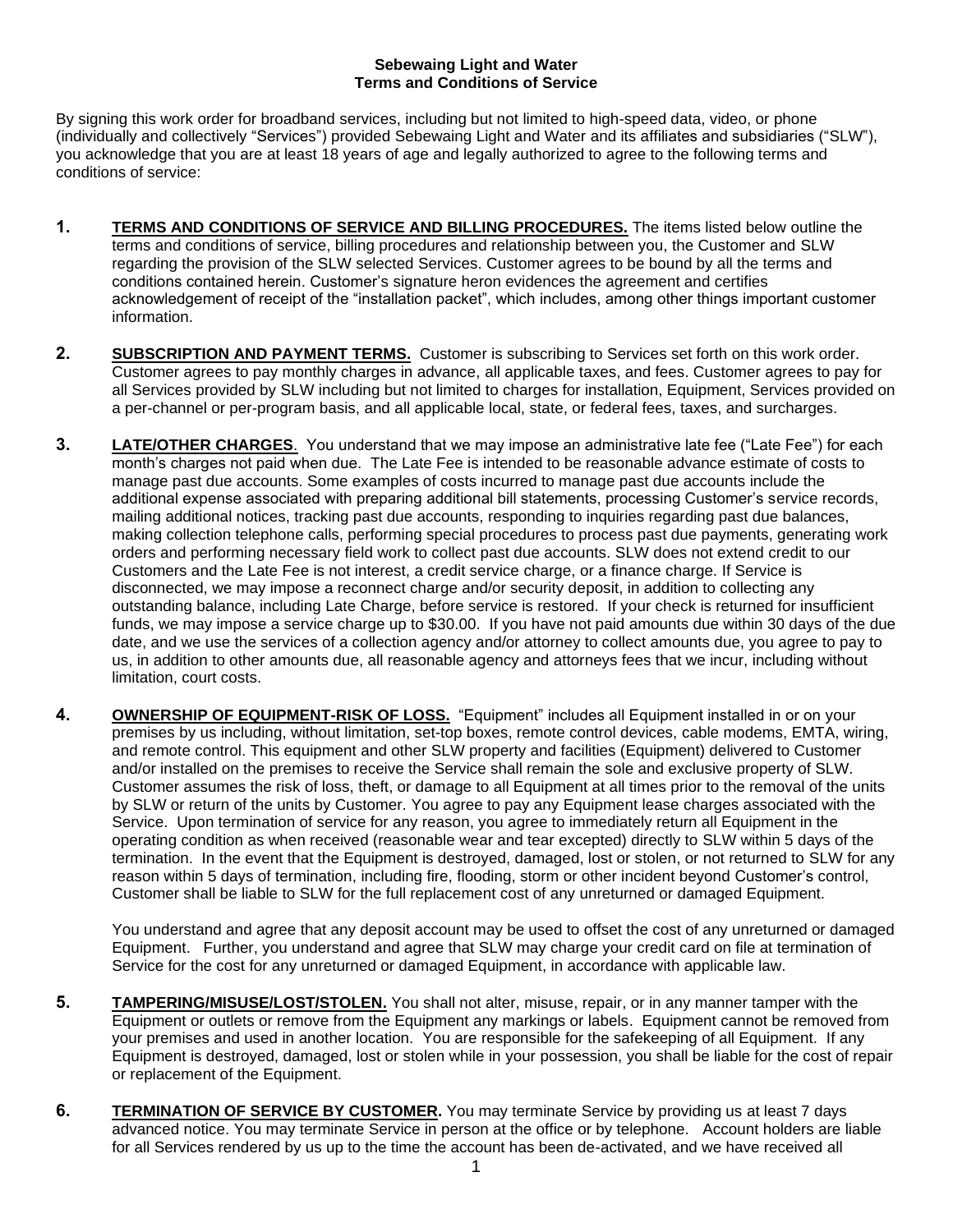Equipment.

- **7. THEFT OF SERVICE.** The receipt of Services without our authorization is a crime. You understand that the law prohibits: 1) theft or unauthorized use of service and 2) willful damage, alteration, or destruction of Equipment. You can be subject to both civil and criminal penalties for such conduct. Customer shall not intercept, receive, share, or assist in the interception, receipt, or sharing of any Service offered by SLW without the prior written authorization of SLW. Customer shall not move Equipment to another location or use it at an address other than the Service address without prior authorization from SLW.
- **8. TERMINATION OF SERVICE BY SLW.** We will give you ten (10) days' prior written notice of a disconnection of all or part of your Service, except if the disconnection is requested by you, is necessary to prevent theft of service, or is necessary to reduce or prevent signal leakage. Once your bill is forty-five (45) days' past due, we may disconnect your Service. Upon termination for any reason, the company may charge additional fees on any unpaid balance. SLW reserves the right to continue billing for services through the end of the billing cycle and until all Equipment has been returned. You understand and agree that any deposit account may be used to offset any outstanding balance and or the cost of any unreturned or damaged Equipment. Further, you understand and agree that SLW may charge your credit card on file at termination of Service in the amount of any outstanding balance and/or for the cost for any unreturned or damaged Equipment, in accordance with applicable law
- **9. CHANGES IN SERVICE/CHARGES.** We may change our Services and charges, including deleting Services. We will give you thirty (30) days' prior written notice of increases or other changes in charges or Services in conformity with applicable law. You acknowledge that the content, programs and/or formats of the Services may be discontinued, modified, or changed by the owners of the services at any time without prior notice.
- **10. TRANSFER OF ACCOUNT/CHANGE OF RESIDENCE.** The Service shall only be provided to you at the address where SLW' installation is performed. Customer may not transfer Customer's rights or obligation to the Service to any successor tenant or occupant or to any other address without SLW' prior written consent.
- **11. SERVICE AND REPAIRS.** We will make reasonable efforts to maintain our system and respond to service calls in a timely manner. We will repair damage to Equipment, or interruption of Service, due to reasonable wear and tear or technical malfunction. Physical damage to Equipment caused by intentional or negligent misuse is your sole responsibility and you must pay us for the cost of repair or replacement.
- **12. ACCESS ON PREMISES.** By entering into this Agreement, you hereby grant to SLW a license to enter upon your premises to construct, install, maintain, inspect and/or replace our outlets, all other Equipment necessary to provide Services. If you are not the owner of the premises, you warrant that you have authority to grant such a license to SLW or that you have obtained the consent from the owner of the premises for us to make the installation and maintenance contemplated by this Work Order. Furthermore, as the owner of the premises at which the Services are provided, I will upon request grant to SLW a perpetual easement without charge on and through my premises to construct, install, maintain, inspect and/or replace our outlets, transmission lines and all other Equipment necessary to provide Services to myself and others and from time-to-time check for signal leakage.
- **13.** COMPLIANCE WITH AGREEMENT. We reserve the right to suspend performance or terminate Service for the breach of any of these terms and conditions or our policies related to the Services.
- **14. PARENTAL CONTROL.** Parental control features are available for use with the Service to block or "lock-out" and/or filter certain Internet content. You will find information in you "installation packet" on how to enable these features.
- **15. CORRESPONDENCE.** Do not mail written correspondence with your bill statement. PLEASE SUBMIT ALL CORRESPONDENCE TO SLW LOCAL OFFICE 110 W Main Street, Sebewaing, MI 48759.
- **16. PRIOR ACCOUNTS.** Customer warrants that no monies are owing to SLW from previous accounts with SLW. If SLW finds a prior account with Customer with monies owed to SLW, then SLW may apply any funds received to that prior account.
- **17. AMENDMENT.** We may amend these terms and conditions of the Agreement, on a prospective basis, upon reasonable prior written notifications to you.
- **18. NOTIFICATIONS.** You acknowledge receipt of an Acceptable Use Policy (AUP) as required by federal law.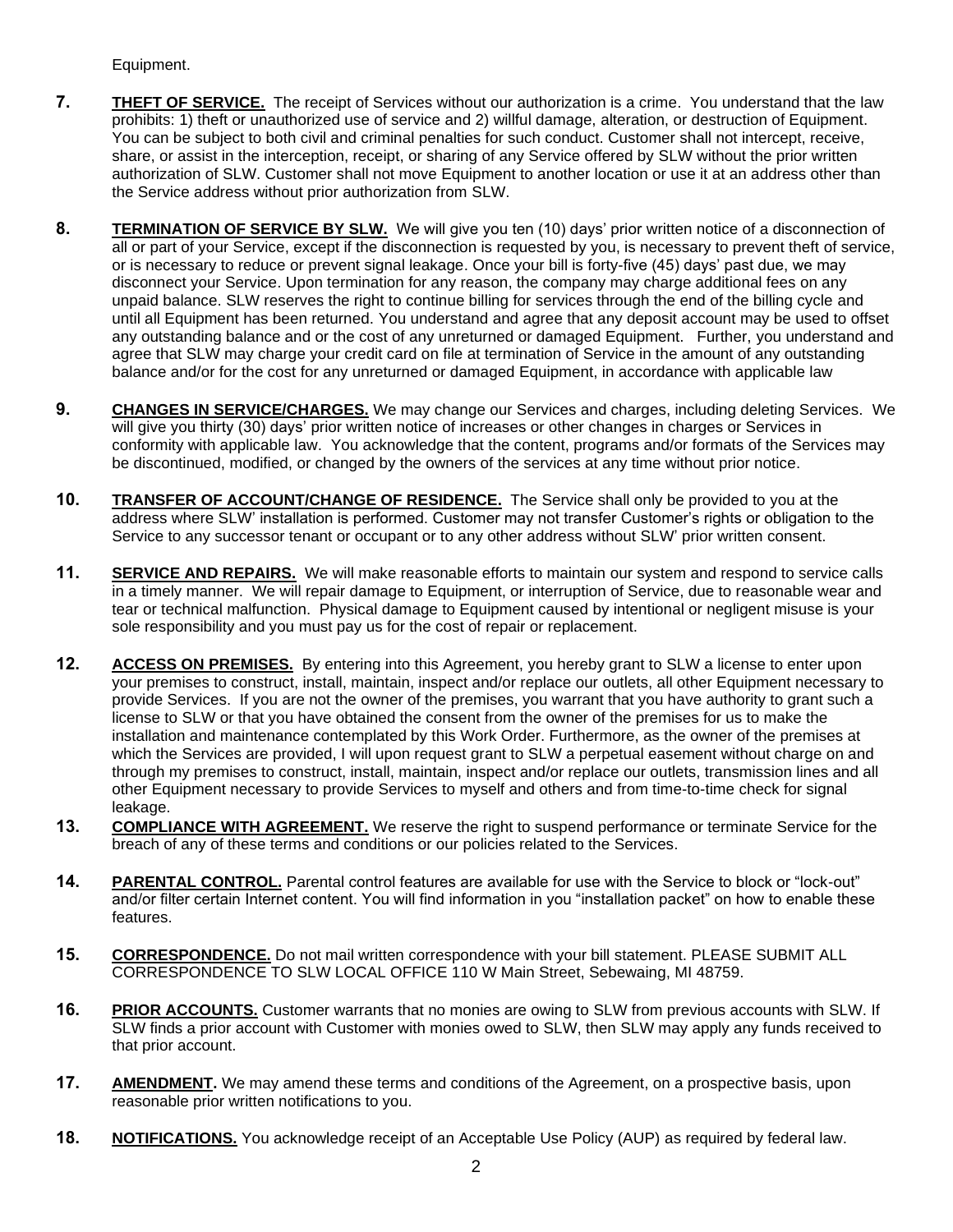- **19. CUSTOMER WARRANTIES.** You represent and warrant that you are at least 18 years of age and are legally authorized to enter into this Agreement. You warrant that you are legally empowered to authorize SLW to enter upon the premises for the purposes set forth in this Agreement, including but not limited to: (a) placing fiber optic transmission lines near or adjacent to the current locations of other utilities on the property, and if necessary, to install an above ground pedestal on the premises; (b) attaching wiring and equipment to a structure; and (c) installing, maintaining, repairing, or disconnecting Service.
- **20. WARRANTY DISCLAIMER; LIMITATION ON DAMAGES.** OUR SERVICE IS PROVIDED ON AN "AS IS" AND "AS AVAILABLE" BASIS WITHOUT WARRANTIES OF ANY KIND, EITHER EXPRESS OR IMPLIED. WE DO NOT WARRANT THAT THE SERVICE WILL BE UNINTERRUPTED OR ERROR FREE. a.) SLW makes no warranty, express or implied, including any warranty of merchantability, fitness for a particular purpose or noninfringement of either the Equipment or Service furnished hereunder. b.) Limitation of Liability. SLW shall not be liable to Customer for indirect, special, incidental, consequential, punitive, or exemplary damages arising out of or in connection with the Service or any acts or omission associated therewith, including any acts or omissions by subcontractors of SLW, or relating to any services furnished, whether such claim is based on breach of warranty, contract, tort or any other legal theory and regardless of the causes of such loss or damages or whether any other remedy provided herein fails. c.) Customer Exclusive Remedy. SLW' entire liability and Customer's exclusive remedy with respect to the use of the Services or any breach by SLW of any obligation SLW may have under these Terms and Conditions shall be Customer's ability to terminate the Service or to obtain the replacement or repair of any defective Equipment. In no event shall SLW' liability to Customer for any claim arising out of this Agreement exceed the amount paid by Customer during the preceding thirty (30) day period.
- **21. CUSTOMER INDEMNIFICATION. Y**OU AGREE THAT YOU SHALL BE RESPONSIBLE FOR AND SHALL DEFEND, INDEMNIFY, AND HOLD HARMLESS SLW, LLC AND ITS EMPLOYEES, AFFILIATES, SUPPLIERS, AGENTS AND CONTRACTORS AND SHALL REIMBURSE US FOR ANY DAMAGES, LOSSES OR EXPENSES (INCLUDING WITHOUT LIMITATION, REASONABLE ATTORNEY'S FEES AND COSTS) INCURRED BY US IN CONNECTION WITH ANY CLAIMS, SUITS, JUDGMENTS AND CAUSES OF ACTION ARISING OUT OF (i) YOUR USE OF THE SERVICE OR EQUIPMENT; (ii) VIOLATION OR INFRINGEMENT OF CONTRACTUAL RIGHTS, PRIVACY, CONFIDENTIALITY, COPYRIGHT, PATENT, TRADEMARK, TRADE SECRET, OR OTHER INTELLECTUAL PROPERTY AND PROPRIETARY RIGHTS ARISING FROM YOUR USE OF THE SERVICE OR ANY UNAUTHORIZED APPARATUS OR SYSTEM; AND (iii) YOUR BREACH OF ANY PROVISION OF THIS AGREEMENT.
- **22. SERVICE INTERUPTIONS.** We assume no liability for interruption of Service or alterations in service due to circumstances beyond our control, including without limitation, acts of God, natural disaster, fire, civil disturbance, strike, or weather. We will restore service within seventy-two (72) hours after you report a service interruption or other problem if the cause was not beyond our control, including without limitation, acts of God, natural disaster, fire, civil disturbance, strike, or weather.
- **23. VOICE 911/E 911 SERVICE LIMITATIONS AND LIMITATION OF LIABILITY- You understand and acknowledge that you may lose access to SLW's Phone service or the service may not function properly, including the ability to call for 911/E911 service, under certain circumstances, including but not limited to, the following: (if) SLW' s NETWORK OR FACILITIES ARE NOT OPERATING (ii) IF YOU OTHERWISE LOSE YOUR BROADBAND CONNECTION; (iii) IF YOU ARE EXPERIENCING A POWER OUTAGE (iv) IF ELECTRICAL POWER TO THE MODEM IS INTERRUPTED; and (v) IF YOU FAILED TO PROVIDE A PROPER SERVICE ADDRESS OR MOVED THE SERVICE TO A DIFFERENT ADDRESS. You understand and acknowledge that in order for your 911/E911 calls to be properly directed, SLW must have your current service address and if you move your Service to a different address without SLW' approval, 911/E911 calls may be directed to the wrong emergency authority, may transmit the incorrect location address for responding or the SLW Phone service (including 911/E911) may fail altogether. You are required to notify SLW of any change of address of the voice enabled advanced modem for E911 calling service to work properly**. **You agree that, to the maximum extent allowed by law SLW shall have no liability for any damages caused, directly or indirectly, by customer's inability to access the Services, including the SLW Phone and 911/E911 services.** You agree to defend, indemnify, and hold harmless SLW, its officers, directors, employees, affiliates and agents and any other service provider who furnishes services to you in connection with this Agreement or the Service, from any and all claims, losses, damages, fines, penalties, costs and expenses (including, without limitation, reasonable attorneys fees) by, or on behalf of, you or any third party or user of your account relating to the absence, failure or outage of the Service, including 911 dialing and/or inability of you or any third person or party or user of the Service to be able to dial 911 or to access emergency service personnel.